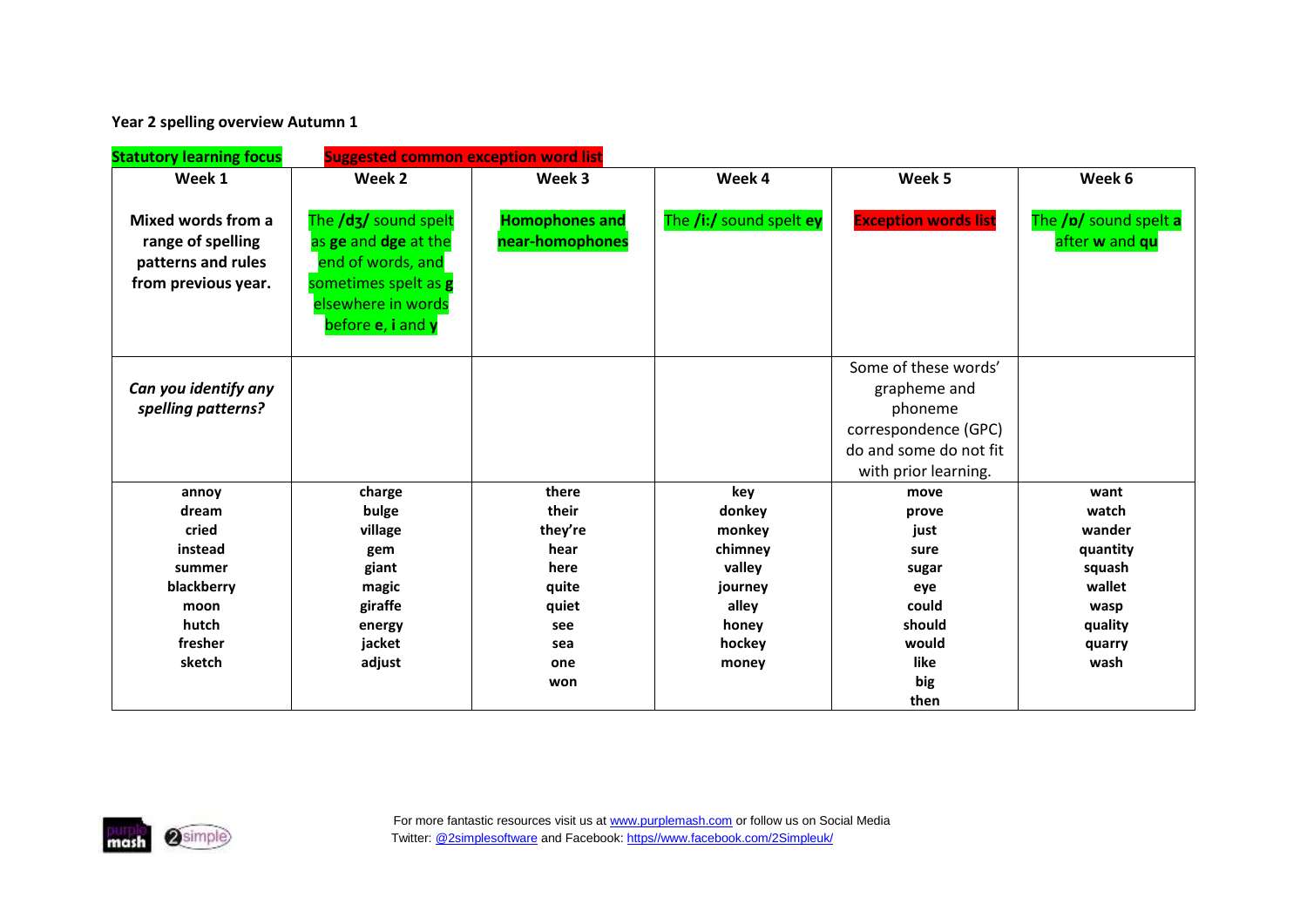## **Year 2 spelling overview Autumn 2**

| <b>Statutory learning focus</b>                                          | <b>Suggested common exception word list</b>        |                     |                       |                             |                                                    |  |  |
|--------------------------------------------------------------------------|----------------------------------------------------|---------------------|-----------------------|-----------------------------|----------------------------------------------------|--|--|
| Week 1                                                                   | Week 2                                             | Week 3              | Week 4                | Week 5                      | Week 6                                             |  |  |
| The /3:/ sound spelt or<br>after w and the /o/<br>sound spelt ar after w | The suffixes -ment, -<br>ness, -ful, -less and -ly | <b>Contractions</b> | Words ending in -tion | <b>Exception words list</b> | <b>Consolidating from this</b><br>term's spellings |  |  |
|                                                                          |                                                    |                     |                       |                             |                                                    |  |  |
| word                                                                     | enjoyment                                          | can't               | station               | door                        | not                                                |  |  |
| work                                                                     | sadness                                            | didn't              | fiction               | floor                       | look                                               |  |  |
| worm                                                                     | careful                                            | hasn't              | solution              | poor                        | word                                               |  |  |
| world                                                                    | playful                                            | couldn't            | section               | because                     | work                                               |  |  |
| worth                                                                    | hopeless                                           | it's                | motion                | find                        | hopeless                                           |  |  |
| war                                                                      | plainness                                          | I'm                 | creation              | kind                        | celebration                                        |  |  |
| warm                                                                     | badly                                              | they're             | celebration           | have                        | behind                                             |  |  |
| towards                                                                  | happiness                                          | he's                | nation                | behind                      | giraffe                                            |  |  |
| worthless                                                                | employment                                         | you're              | caution               | child                       | quiet                                              |  |  |
| worst                                                                    | darkness                                           | don't               | position              | children                    | journey                                            |  |  |
|                                                                          |                                                    |                     |                       | help<br>will                | sugar<br>wander                                    |  |  |
|                                                                          |                                                    |                     |                       |                             |                                                    |  |  |

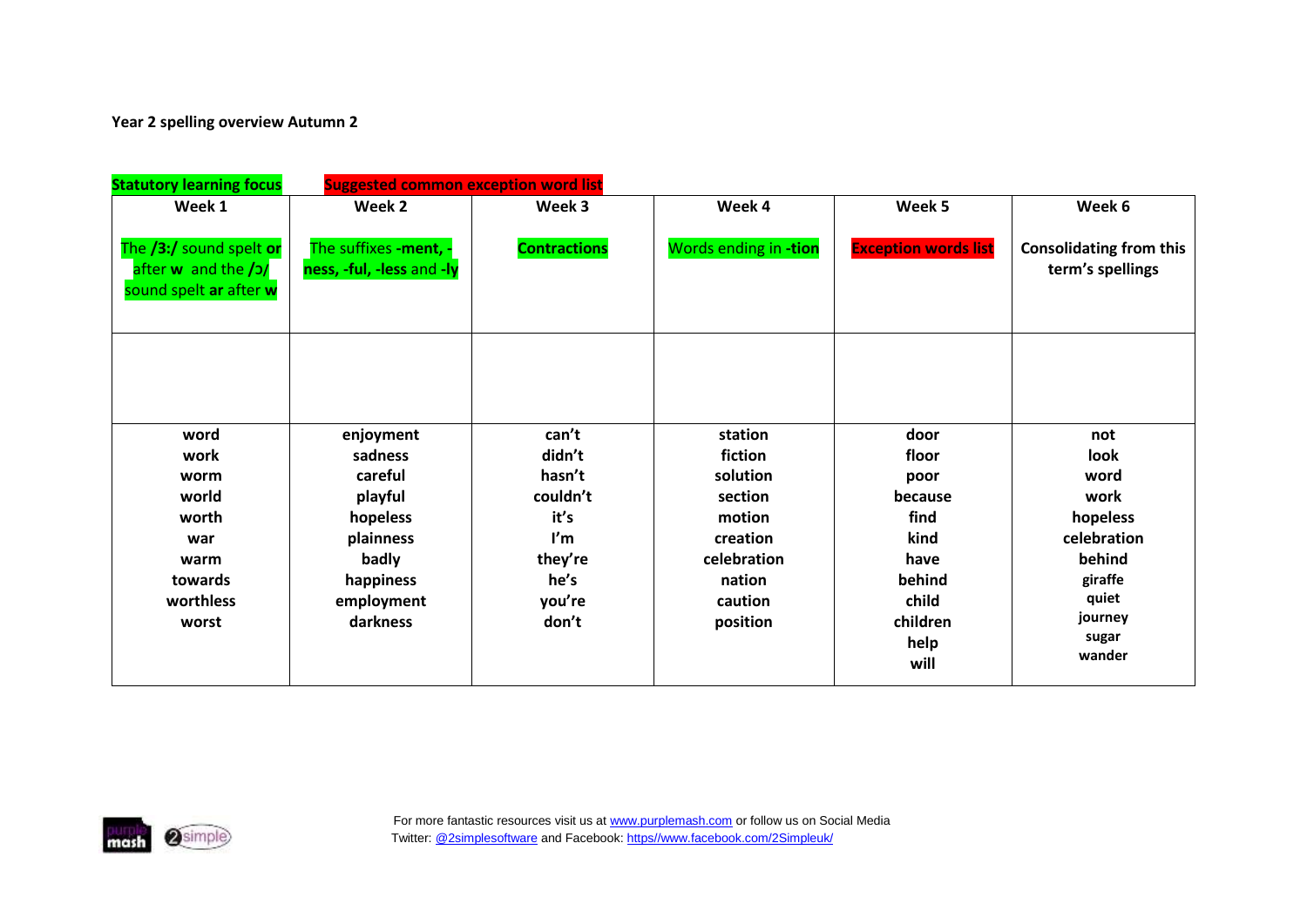**Year 2 spelling overview Spring 1**

| <b>Statutory learning focus</b>                          | <b>Suggested common exception word list</b> |                                                          |                                                           |                                                                                                                           |                                                         |  |  |
|----------------------------------------------------------|---------------------------------------------|----------------------------------------------------------|-----------------------------------------------------------|---------------------------------------------------------------------------------------------------------------------------|---------------------------------------------------------|--|--|
| Week 1                                                   | Week 2                                      | Week 3                                                   | Week 4                                                    | Week 5                                                                                                                    | Week 6                                                  |  |  |
| The /I/or /sl/ sound<br>spelt -le at the end of<br>words | <b>Homophones and</b><br>near-homophones    | The /I/or /sl/ sound<br>spelt -el at the end of<br>words | The /I/ or /ol/ sound<br>spelt -al at the end of<br>words | <b>Exception words list</b>                                                                                               | <b>Consolidating from this</b><br>half term's spellings |  |  |
|                                                          |                                             |                                                          |                                                           | Some of these words'<br>grapheme and<br>phoneme<br>correspondence (GPC)<br>do and some do not fit<br>with prior learning. |                                                         |  |  |
| table                                                    | bare                                        | camel                                                    | metal                                                     | wild                                                                                                                      | little                                                  |  |  |
| apple                                                    | bear                                        | tunnel                                                   | pedal                                                     | climb                                                                                                                     | terrible                                                |  |  |
| bottle                                                   | sun                                         | squirrel                                                 | capital                                                   | most                                                                                                                      | possible                                                |  |  |
| little                                                   | son                                         | travel                                                   | hospital                                                  | only                                                                                                                      | too                                                     |  |  |
| middle                                                   | to                                          | towel                                                    | animal                                                    | both                                                                                                                      | tunnel                                                  |  |  |
| example                                                  | too                                         | tinsel                                                   | magical                                                   | old                                                                                                                       | hospital                                                |  |  |
| battle                                                   | two                                         | vowel                                                    | signal                                                    | cold                                                                                                                      | general                                                 |  |  |
| terrible                                                 | be                                          | enamel                                                   | mammal                                                    | gold                                                                                                                      | climb                                                   |  |  |
| struggle                                                 | bee                                         | angel                                                    | general                                                   | into                                                                                                                      | most                                                    |  |  |
| possible                                                 | night                                       | level                                                    | formal                                                    | told                                                                                                                      | called                                                  |  |  |
|                                                          | knight                                      |                                                          |                                                           | called                                                                                                                    |                                                         |  |  |
|                                                          |                                             |                                                          |                                                           |                                                                                                                           |                                                         |  |  |

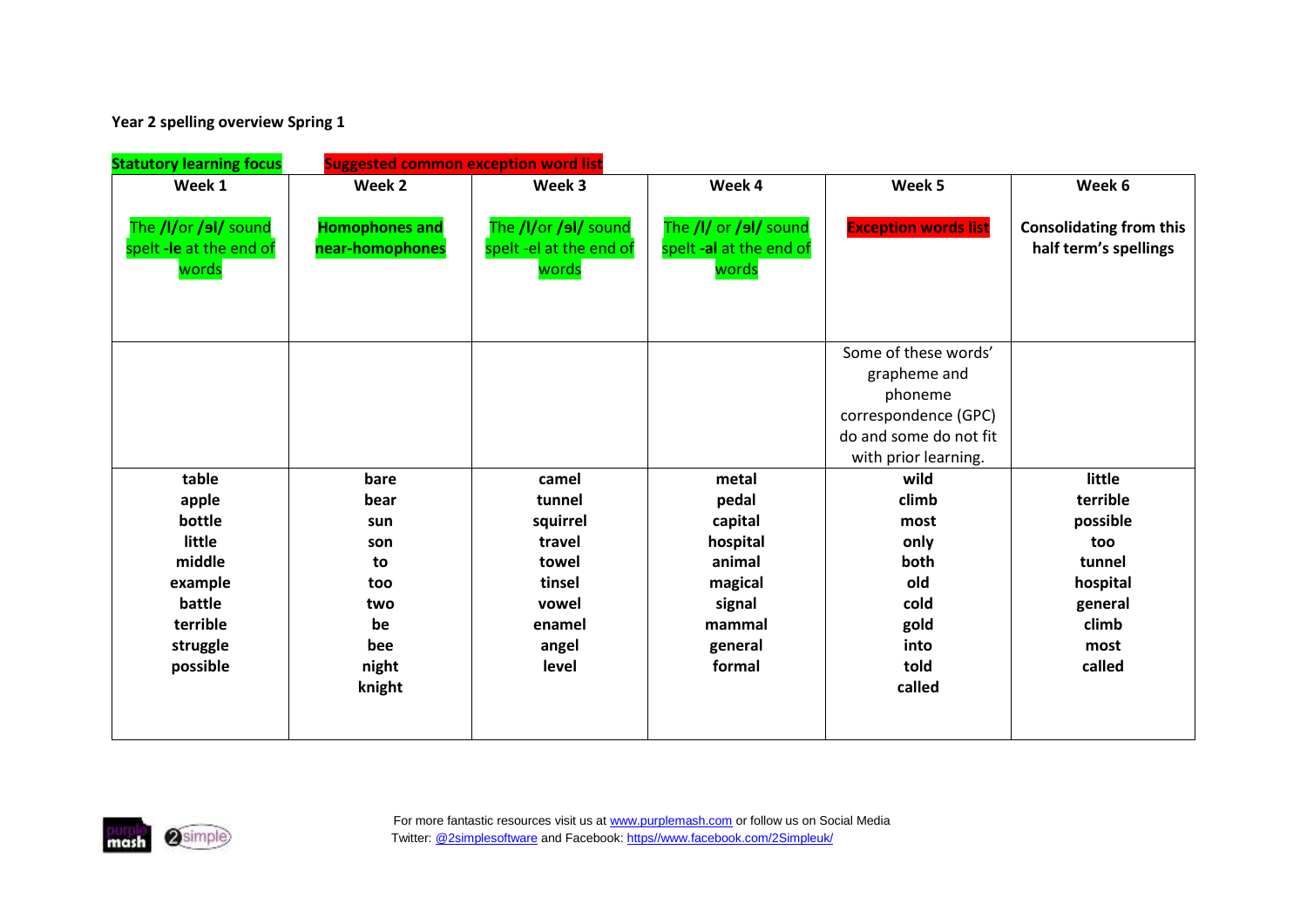| <b>Statutory learning focus</b><br><b>Suggested common exception word list</b> |                                                                                               |                                                                                                                  |                                                                                                                                             |                                                                                                                           |                                                         |  |  |
|--------------------------------------------------------------------------------|-----------------------------------------------------------------------------------------------|------------------------------------------------------------------------------------------------------------------|---------------------------------------------------------------------------------------------------------------------------------------------|---------------------------------------------------------------------------------------------------------------------------|---------------------------------------------------------|--|--|
| Week 1                                                                         | Week 2                                                                                        | Week 3                                                                                                           | Week 4                                                                                                                                      | Week 5                                                                                                                    | Week 6                                                  |  |  |
| The possessive<br>apostrophe (singular<br>nouns)                               | Adding -ed, ing, -er<br>and -est to a root word<br>ending in -y with a<br>consonant before it | Adding the endings -<br>ing,<br>-ed, -er, -est, and -y to<br>words ending in -e<br>with a consonant<br>before it | Adding -ing, -ed, -er, -<br>est and -y to words of<br>one syllable ending in<br>a single consonant<br>letter after a single<br>vowel letter | <b>Exception words list</b>                                                                                               | <b>Consolidating from this</b><br>half term's spellings |  |  |
|                                                                                |                                                                                               |                                                                                                                  |                                                                                                                                             | Some of these words'<br>grapheme and<br>phoneme<br>correspondence (GPC)<br>do and some do not fit<br>with prior learning. |                                                         |  |  |
| Megan's                                                                        | copied                                                                                        | hiking                                                                                                           | patting                                                                                                                                     | every                                                                                                                     | him                                                     |  |  |
| Ravi's                                                                         | copier                                                                                        | hiked                                                                                                            | patted                                                                                                                                      | everybody                                                                                                                 | them                                                    |  |  |
| girl's                                                                         | happier                                                                                       | hiker                                                                                                            | humming                                                                                                                                     | even                                                                                                                      | down                                                    |  |  |
| child's                                                                        | happiest                                                                                      | nicer                                                                                                            | hummed                                                                                                                                      | great                                                                                                                     | child's                                                 |  |  |
| man's                                                                          | cried                                                                                         | nicest                                                                                                           | dropping                                                                                                                                    | break                                                                                                                     | replying                                                |  |  |
| boy's                                                                          | replied                                                                                       | shiny                                                                                                            | dropped                                                                                                                                     | from                                                                                                                      | describing                                              |  |  |
| bike's                                                                         | copying                                                                                       | describing                                                                                                       | sadder                                                                                                                                      | pretty                                                                                                                    | patted                                                  |  |  |
| computer's                                                                     | crying                                                                                        | described                                                                                                        | saddest                                                                                                                                     | beautiful                                                                                                                 | dropped                                                 |  |  |
| school's                                                                       | replying                                                                                      | wiring                                                                                                           | fatter                                                                                                                                      | after                                                                                                                     | everybody                                               |  |  |
| parent's                                                                       | relied                                                                                        | tiled                                                                                                            | fattest                                                                                                                                     | fast                                                                                                                      | after                                                   |  |  |
|                                                                                |                                                                                               |                                                                                                                  |                                                                                                                                             | asked                                                                                                                     |                                                         |  |  |

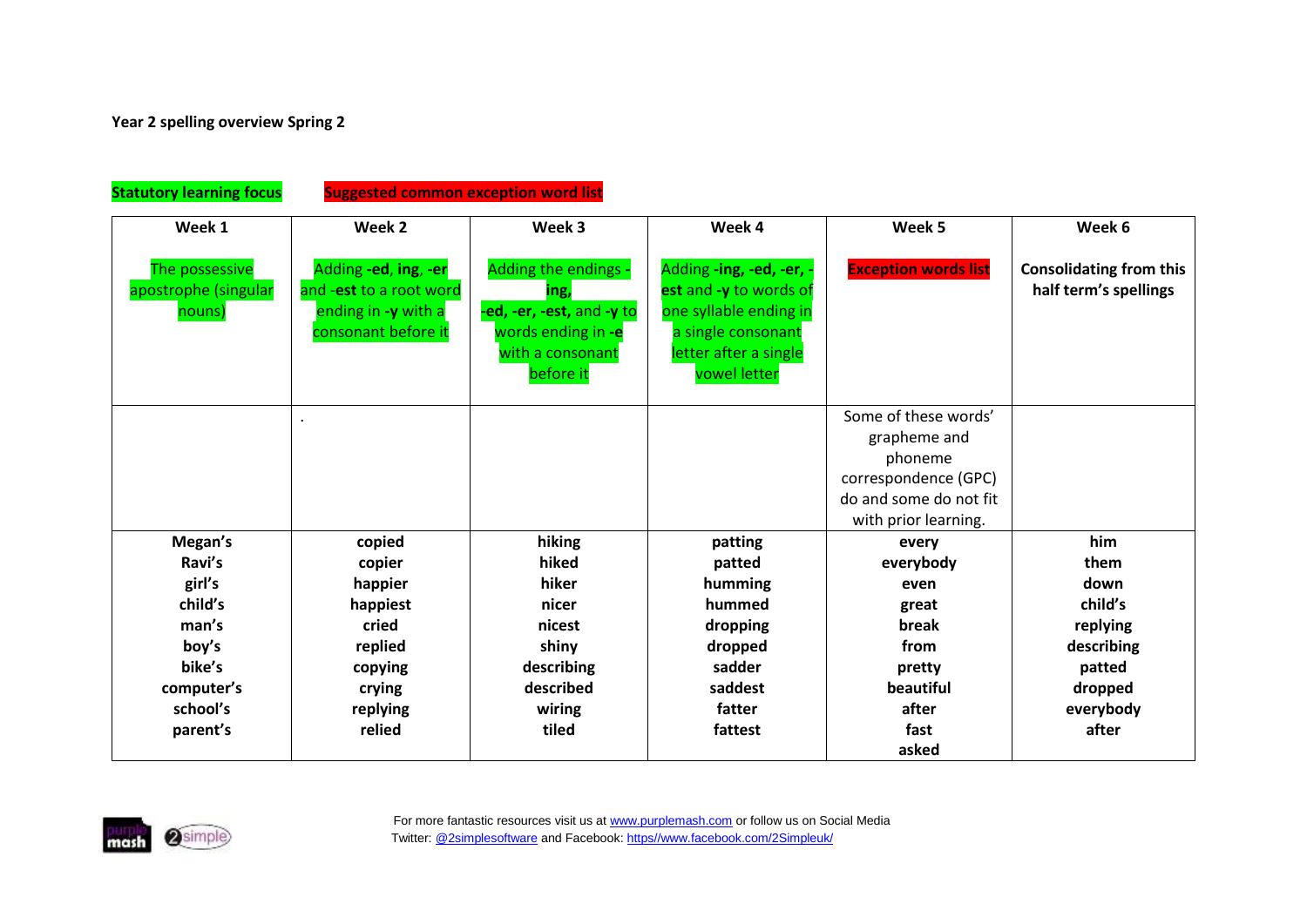**Year 2 spelling overview Summer 1** 

| <b>Statutory learning focus</b>                        | <b>Suggested common exception word list</b>     |                                               |                                                   |                                                                                                                           |                                                         |  |  |
|--------------------------------------------------------|-------------------------------------------------|-----------------------------------------------|---------------------------------------------------|---------------------------------------------------------------------------------------------------------------------------|---------------------------------------------------------|--|--|
| Week 1                                                 | Week 2                                          | Week 3                                        | Week 4                                            | Week 5                                                                                                                    | Week 6                                                  |  |  |
| The /r/ sound spelt wr<br>at the beginning of<br>words | The /aI/ sound spelt -<br>y at the end of words | Adding -es to nouns<br>and verbs ending in -y | The / <b>3:/ sound spelt a</b><br>before I and II | <b>Exception words list</b>                                                                                               | <b>Consolidating from this</b><br>half term's spellings |  |  |
|                                                        |                                                 |                                               |                                                   | Some of these words'<br>grapheme and<br>phoneme<br>correspondence (GPC)<br>do and some do not fit<br>with prior learning. |                                                         |  |  |
| write                                                  | cry                                             | flies                                         | all                                               | last                                                                                                                      | this                                                    |  |  |
| written                                                | fly                                             | tries                                         | ball                                              | past                                                                                                                      | have                                                    |  |  |
| wrote                                                  | dry                                             | replies                                       | call                                              | father                                                                                                                    | try                                                     |  |  |
| wrong                                                  | try                                             | copies                                        | walk                                              | class                                                                                                                     | wrong                                                   |  |  |
| wrap                                                   | reply                                           | babies                                        | talk                                              | grass                                                                                                                     | supply                                                  |  |  |
| wrist                                                  | July                                            | carries                                       | always                                            | dad                                                                                                                       | replies                                                 |  |  |
| wriggle                                                | spy                                             | cries                                         | mall                                              | plant                                                                                                                     | carries                                                 |  |  |
| wreck                                                  | fry                                             | spies                                         | fall                                              | path                                                                                                                      | always                                                  |  |  |
| wrinkle                                                | supply                                          | supplies                                      | tall                                              | bath                                                                                                                      | natural                                                 |  |  |
| wrestle                                                | magnify                                         | magnifies                                     | natural                                           | hour<br>make                                                                                                              | plant                                                   |  |  |